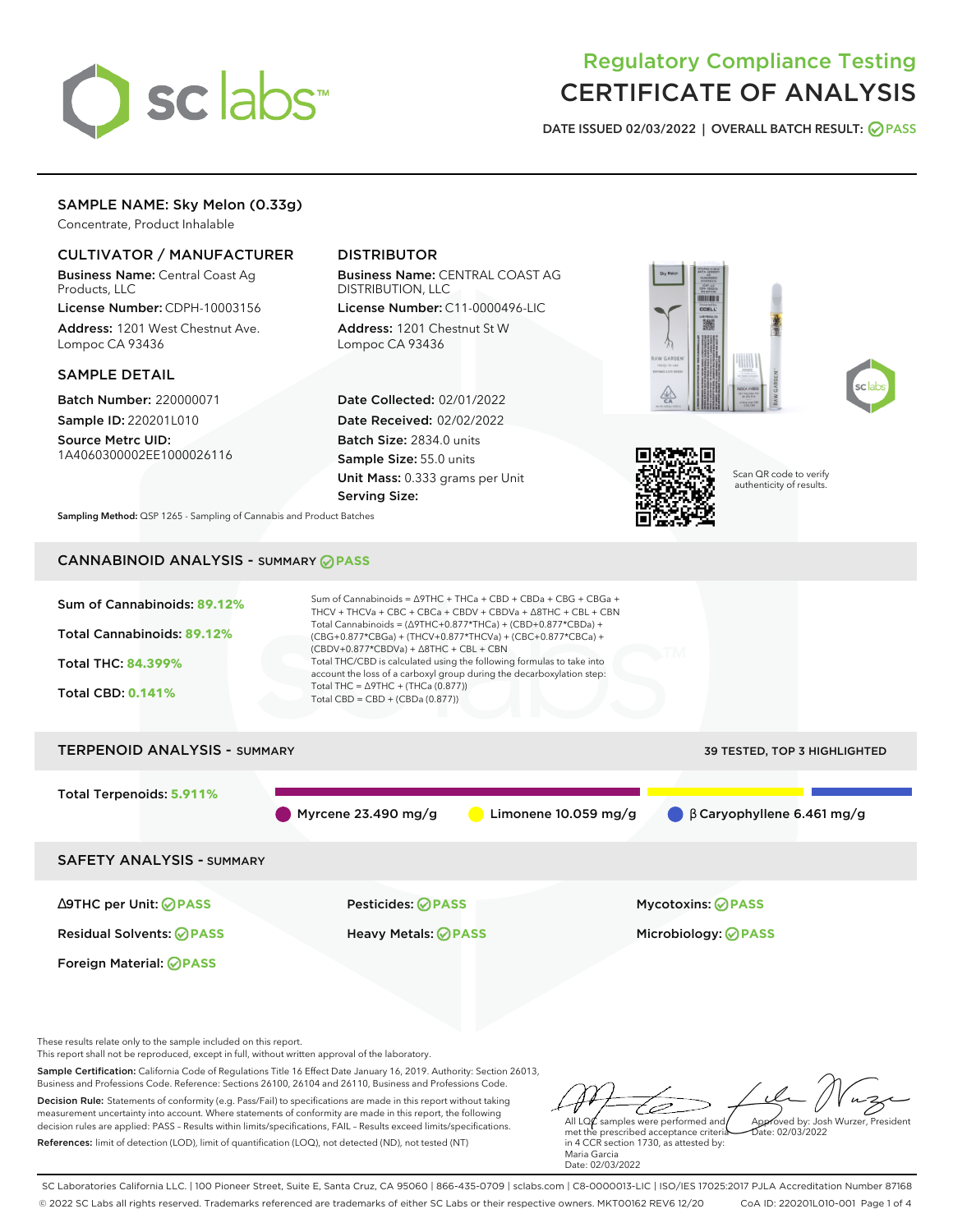



**SKY MELON (0.33G) | DATE ISSUED 02/03/2022 | OVERALL BATCH RESULT: PASS**

#### **CANNABINOID TEST RESULTS** - 02/02/2022 **PASS**

Tested by high-performance liquid chromatography with diode-array detection (HPLC-DAD). **Method:** QSP 1157 - Analysis of Cannabinoids by HPLC-DAD

#### TOTAL CANNABINOIDS: **89.12%**

Total Cannabinoids (Total THC) + (Total CBD) + (Total CBG) + (Total THCV) + (Total CBC) + (Total CBDV) + ∆8THC + CBL + CBN

TOTAL THC: **84.399%** Total THC (∆9THC+0.877\*THCa)

TOTAL CBD: **0.141%**

Total CBD (CBD+0.877\*CBDa)

TOTAL CBG: 3.623% Total CBG (CBG+0.877\*CBGa)

TOTAL THCV: 0.59% Total THCV (THCV+0.877\*THCVa)

TOTAL CBC: ND Total CBC (CBC+0.877\*CBCa)

TOTAL CBDV: ND Total CBDV (CBDV+0.877\*CBDVa)

| <b>COMPOUND</b>            | LOD/LOQ<br>(mg/g) | <b>MEASUREMENT</b><br><b>UNCERTAINTY</b><br>(mg/g) | <b>RESULT</b><br>(mg/g) | <b>RESULT</b><br>(%) |
|----------------------------|-------------------|----------------------------------------------------|-------------------------|----------------------|
| <b>A9THC</b>               | 0.06 / 0.26       | ±29.033                                            | 843.99                  | 84.399               |
| <b>CBG</b>                 | 0.06/0.19         | ±1.427                                             | 36.23                   | 3.623                |
| <b>THCV</b>                | 0.1 / 0.2         | ±0.29                                              | 5.9                     | 0.59                 |
| <b>CBN</b>                 | 0.1 / 0.3         | ±0.14                                              | 2.1                     | 0.21                 |
| $\triangle$ 8THC           | 0.1/0.4           | ±0.13                                              | 1.6                     | 0.16                 |
| <b>CBD</b>                 | 0.07/0.29         | ±0.065                                             | 1.41                    | 0.141                |
| <b>THCa</b>                | 0.05/0.14         | N/A                                                | <b>ND</b>               | <b>ND</b>            |
| <b>THCVa</b>               | 0.07/0.20         | N/A                                                | <b>ND</b>               | <b>ND</b>            |
| <b>CBDa</b>                | 0.02/0.19         | N/A                                                | <b>ND</b>               | <b>ND</b>            |
| <b>CBDV</b>                | 0.04/0.15         | N/A                                                | <b>ND</b>               | <b>ND</b>            |
| <b>CBDVa</b>               | 0.03/0.53         | N/A                                                | <b>ND</b>               | <b>ND</b>            |
| <b>CBGa</b>                | 0.1/0.2           | N/A                                                | <b>ND</b>               | <b>ND</b>            |
| <b>CBL</b>                 | 0.06 / 0.24       | N/A                                                | <b>ND</b>               | <b>ND</b>            |
| <b>CBC</b>                 | 0.2 / 0.5         | N/A                                                | <b>ND</b>               | <b>ND</b>            |
| <b>CBCa</b>                | 0.07 / 0.28       | N/A                                                | <b>ND</b>               | <b>ND</b>            |
| <b>SUM OF CANNABINOIDS</b> |                   |                                                    | 891.2 mg/g              | 89.12%               |

#### **UNIT MASS: 0.333 grams per Unit**

| ∆9THC per Unit                        | 1100 per-package limit | 281.05 mg/unit | <b>PASS</b> |
|---------------------------------------|------------------------|----------------|-------------|
| <b>Total THC per Unit</b>             |                        | 281.05 mg/unit |             |
| <b>CBD per Unit</b>                   |                        | $0.47$ mg/unit |             |
| <b>Total CBD per Unit</b>             |                        | $0.47$ mg/unit |             |
| Sum of Cannabinoids<br>per Unit       |                        | 296.8 mg/unit  |             |
| <b>Total Cannabinoids</b><br>per Unit |                        | 296.8 mg/unit  |             |

| <b>COMPOUND</b>          | LOD/LOQ<br>(mg/g) | ASUREM<br><b>UNCERTAINTY</b><br>(mq/q) | <b>RESULT</b><br>(mg/g)                         | <b>RESULT</b><br>$(\%)$ |
|--------------------------|-------------------|----------------------------------------|-------------------------------------------------|-------------------------|
| <b>Myrcene</b>           | 0.008 / 0.025     | ±0.3030                                | 23.490                                          | 2.3490                  |
| Limonene                 | 0.005 / 0.016     | ±0.1438                                | 10.059                                          | 1.0059                  |
| <b>B</b> Caryophyllene   | 0.004 / 0.012     | ±0.2300                                | 6.461                                           | 0.6461                  |
| Ocimene                  | 0.011 / 0.038     | ±0.1279                                | 3.984                                           | 0.3984                  |
| $\alpha$ Pinene          | 0.005 / 0.017     | ±0.0246                                | 2.859                                           | 0.2859                  |
| Terpinolene              | 0.008 / 0.026     | ±0.0564                                | 2.753                                           | 0.2753                  |
| $\beta$ Pinene           | 0.004 / 0.014     | ±0.0293                                | 2.545                                           | 0.2545                  |
| Linalool                 | 0.009 / 0.032     | ±0.0757                                | 1.991                                           | 0.1991                  |
| $\alpha$ Humulene        | 0.009 / 0.029     | ±0.0494                                | 1.538                                           | 0.1538                  |
| Fenchol                  | 0.010 / 0.034     | ±0.0337                                | 0.870                                           | 0.0870                  |
| <b>Terpineol</b>         | 0.016 / 0.055     | ±0.0392                                | 0.638                                           | 0.0638                  |
| $trans-\beta$ -Farnesene | 0.008 / 0.025     | ±0.0113                                | 0.319                                           | 0.0319                  |
| Nerolidol                | 0.009 / 0.028     | ±0.0154                                | 0.245                                           | 0.0245                  |
| Camphene                 | 0.005 / 0.015     | ±0.0028                                | 0.240                                           | 0.0240                  |
| <b>Borneol</b>           | 0.005 / 0.016     | ±0.0087                                | 0.208                                           | 0.0208                  |
| Fenchone                 | 0.009 / 0.028     | ±0.0038                                | 0.132                                           | 0.0132                  |
| $\alpha$ Phellandrene    | 0.006 / 0.020     | ±0.0014                                | 0.106                                           | 0.0106                  |
| $\alpha$ Bisabolol       | 0.008 / 0.026     | ±0.0056                                | 0.104                                           | 0.0104                  |
| 3 Carene                 | 0.005 / 0.018     | ±0.0012                                | 0.087                                           | 0.0087                  |
| Valencene                | 0.009 / 0.030     | ±0.0059                                | 0.086                                           | 0.0086                  |
| Guaiol                   | 0.009 / 0.030     | ±0.0039                                | 0.083                                           | 0.0083                  |
| $\alpha$ Terpinene       | 0.005 / 0.017     | ±0.0011                                | 0.075                                           | 0.0075                  |
| Caryophyllene<br>Oxide   | 0.010 / 0.033     | ±0.0032                                | 0.070                                           | 0.0070                  |
| $\gamma$ Terpinene       | 0.006 / 0.018     | ±0.0011                                | 0.064                                           | 0.0064                  |
| $\alpha$ Cedrene         | 0.005 / 0.016     | ±0.0018                                | 0.059                                           | 0.0059                  |
| p-Cymene                 | 0.005 / 0.016     | ±0.0007                                | 0.027                                           | 0.0027                  |
| Sabinene                 | 0.004 / 0.014     | ±0.0002                                | 0.017                                           | 0.0017                  |
| Sabinene Hydrate         | 0.006 / 0.022     | N/A                                    | <loq< th=""><th><loq< th=""></loq<></th></loq<> | <loq< th=""></loq<>     |
| Eucalyptol               | 0.006 / 0.018     | N/A                                    | ND                                              | <b>ND</b>               |
| (-)-Isopulegol           | 0.005 / 0.016     | N/A                                    | <b>ND</b>                                       | <b>ND</b>               |
| Camphor                  | 0.006 / 0.019     | N/A                                    | ND                                              | ND                      |
| Isoborneol               | 0.004 / 0.012     | N/A                                    | ND                                              | ND                      |
| Menthol                  | 0.008 / 0.025     | N/A                                    | <b>ND</b>                                       | <b>ND</b>               |
| Nerol                    | 0.003 / 0.011     | N/A                                    | ND                                              | ND                      |
| Citronellol              | 0.003 / 0.010     | N/A                                    | ND                                              | ND                      |
| R-(+)-Pulegone           | 0.003 / 0.011     | N/A                                    | ND                                              | ND                      |
| Geraniol                 | 0.002 / 0.007     | N/A                                    | ND                                              | ND                      |
| <b>Geranyl Acetate</b>   | 0.004 / 0.014     | N/A                                    | ND                                              | ND                      |
| Cedrol                   | 0.008 / 0.027     | N/A                                    | <b>ND</b>                                       | ND                      |
| <b>TOTAL TERPENOIDS</b>  |                   |                                        | 59.110 mg/g                                     | 5.911%                  |

SC Laboratories California LLC. | 100 Pioneer Street, Suite E, Santa Cruz, CA 95060 | 866-435-0709 | sclabs.com | C8-0000013-LIC | ISO/IES 17025:2017 PJLA Accreditation Number 87168 © 2022 SC Labs all rights reserved. Trademarks referenced are trademarks of either SC Labs or their respective owners. MKT00162 REV6 12/20 CoA ID: 220201L010-001 Page 2 of 4

# **TERPENOID TEST RESULTS** - 02/02/2022

Terpene analysis utilizing gas chromatography-flame ionization detection (GC-FID). **Method:** QSP 1192 - Analysis of Terpenoids by GC-FID

**MEASUREMENT**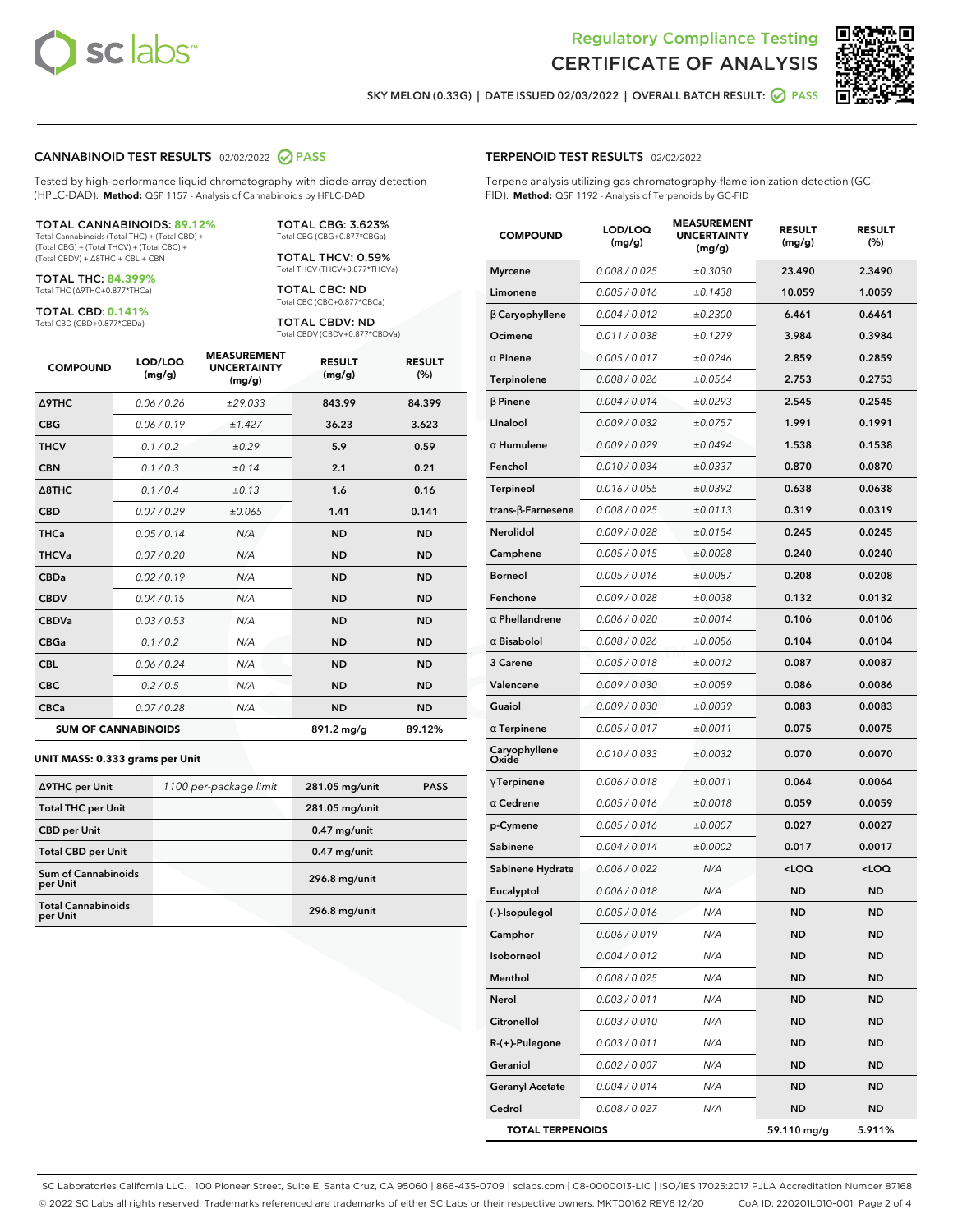



**SKY MELON (0.33G) | DATE ISSUED 02/03/2022 | OVERALL BATCH RESULT: PASS**

# **CATEGORY 1 PESTICIDE TEST RESULTS** - 02/03/2022 **PASS**

Pesticide and plant growth regulator analysis utilizing high-performance liquid chromatography-mass spectrometry (HPLC-MS) or gas chromatography-mass spectrometry (GC-MS). \*GC-MS utilized where indicated. **Method:** QSP 1212 - Analysis of Pesticides and Mycotoxins by LC-MS or QSP 1213 - Analysis of Pesticides by GC-MS

| <b>COMPOUND</b>             | LOD/LOQ<br>$(\mu g/g)$ | <b>ACTION</b><br><b>LIMIT</b><br>$(\mu g/g)$ | <b>MEASUREMENT</b><br><b>UNCERTAINTY</b><br>$(\mu g/g)$ | <b>RESULT</b><br>$(\mu g/g)$ | <b>RESULT</b> |
|-----------------------------|------------------------|----------------------------------------------|---------------------------------------------------------|------------------------------|---------------|
| Aldicarb                    | 0.03 / 0.08            | $\ge$ LOD                                    | N/A                                                     | <b>ND</b>                    | <b>PASS</b>   |
| Carbofuran                  | 0.02 / 0.05            | $\ge$ LOD                                    | N/A                                                     | <b>ND</b>                    | <b>PASS</b>   |
| Chlordane*                  | 0.03 / 0.08            | $>$ LOD                                      | N/A                                                     | <b>ND</b>                    | <b>PASS</b>   |
| Chlorfenapyr*               | 0.03/0.10              | $>$ LOD                                      | N/A                                                     | <b>ND</b>                    | <b>PASS</b>   |
| Chlorpyrifos                | 0.02 / 0.06            | $\ge$ LOD                                    | N/A                                                     | <b>ND</b>                    | <b>PASS</b>   |
| Coumaphos                   | 0.02 / 0.07            | $\ge$ LOD                                    | N/A                                                     | <b>ND</b>                    | <b>PASS</b>   |
| Daminozide                  | 0.02 / 0.07            | $\ge$ LOD                                    | N/A                                                     | <b>ND</b>                    | <b>PASS</b>   |
| <b>DDVP</b><br>(Dichlorvos) | 0.03/0.09              | $\ge$ LOD                                    | N/A                                                     | <b>ND</b>                    | <b>PASS</b>   |
| Dimethoate                  | 0.03 / 0.08            | $\ge$ LOD                                    | N/A                                                     | <b>ND</b>                    | <b>PASS</b>   |
| Ethoprop(hos)               | 0.03/0.10              | $>$ LOD                                      | N/A                                                     | <b>ND</b>                    | <b>PASS</b>   |
| Etofenprox                  | 0.02 / 0.06            | $\ge$ LOD                                    | N/A                                                     | <b>ND</b>                    | <b>PASS</b>   |
| Fenoxycarb                  | 0.03/0.08              | $\ge$ LOD                                    | N/A                                                     | <b>ND</b>                    | <b>PASS</b>   |
| Fipronil                    | 0.03/0.08              | $\ge$ LOD                                    | N/A                                                     | <b>ND</b>                    | <b>PASS</b>   |
| Imazalil                    | 0.02 / 0.06            | $\geq$ LOD                                   | N/A                                                     | <b>ND</b>                    | <b>PASS</b>   |
| Methiocarb                  | 0.02 / 0.07            | $\ge$ LOD                                    | N/A                                                     | <b>ND</b>                    | <b>PASS</b>   |
| Methyl<br>parathion         | 0.03/0.10              | $\ge$ LOD                                    | N/A                                                     | <b>ND</b>                    | <b>PASS</b>   |
| <b>Mevinphos</b>            | 0.03/0.09              | $\ge$ LOD                                    | N/A                                                     | <b>ND</b>                    | <b>PASS</b>   |
| Paclobutrazol               | 0.02 / 0.05            | $\ge$ LOD                                    | N/A                                                     | <b>ND</b>                    | <b>PASS</b>   |
| Propoxur                    | 0.03/0.09              | $\ge$ LOD                                    | N/A                                                     | <b>ND</b>                    | <b>PASS</b>   |
| Spiroxamine                 | 0.03 / 0.08            | $\ge$ LOD                                    | N/A                                                     | <b>ND</b>                    | <b>PASS</b>   |
| Thiacloprid                 | 0.03/0.10              | $\ge$ LOD                                    | N/A                                                     | <b>ND</b>                    | <b>PASS</b>   |

#### **CATEGORY 2 PESTICIDE TEST RESULTS** - 02/03/2022 **PASS**

| <b>COMPOUND</b>          | LOD/LOO<br>$(\mu g/g)$ | <b>ACTION</b><br>LIMIT<br>$(\mu g/g)$ | <b>MEASUREMENT</b><br><b>UNCERTAINTY</b><br>$(\mu g/g)$ | <b>RESULT</b><br>$(\mu g/g)$ | <b>RESULT</b> |  |
|--------------------------|------------------------|---------------------------------------|---------------------------------------------------------|------------------------------|---------------|--|
| Abamectin                | 0.03/0.10              | 0.1                                   | N/A                                                     | <b>ND</b>                    | <b>PASS</b>   |  |
| Acephate                 | 0.02/0.07              | 0.1                                   | N/A                                                     | <b>ND</b>                    | <b>PASS</b>   |  |
| Acequinocyl              | 0.02/0.07              | 0.1                                   | N/A                                                     | <b>ND</b>                    | <b>PASS</b>   |  |
| Acetamiprid              | 0.02 / 0.05            | 0.1                                   | N/A                                                     | <b>ND</b>                    | <b>PASS</b>   |  |
| Azoxystrobin             | 0.02/0.07              | 0.1                                   | N/A                                                     | <b>ND</b>                    | <b>PASS</b>   |  |
| <b>Bifenazate</b>        | 0.01 / 0.04            | 0.1                                   | N/A                                                     | <b>ND</b>                    | <b>PASS</b>   |  |
| <b>Bifenthrin</b>        | 0.02 / 0.05            | 3                                     | N/A                                                     | <b>ND</b>                    | <b>PASS</b>   |  |
| <b>Boscalid</b>          | 0.03/0.09              | 0.1                                   | N/A                                                     | <b>ND</b>                    | <b>PASS</b>   |  |
| Captan                   | 0.19/0.57              | 0.7                                   | N/A                                                     | <b>ND</b>                    | <b>PASS</b>   |  |
| Carbaryl                 | 0.02/0.06              | 0.5                                   | N/A                                                     | <b>ND</b>                    | <b>PASS</b>   |  |
| Chlorantranilip-<br>role | 0.04/0.12              | 10                                    | N/A                                                     | <b>ND</b>                    | <b>PASS</b>   |  |
| Clofentezine             | 0.03/0.09              | 0.1                                   | N/A                                                     | <b>ND</b>                    | <b>PASS</b>   |  |

| <b>CATEGORY 2 PESTICIDE TEST RESULTS</b> - 02/03/2022 continued |  |
|-----------------------------------------------------------------|--|
|                                                                 |  |

| <b>COMPOUND</b>               | LOD/LOQ<br>$(\mu g/g)$ | <b>ACTION</b><br>LIMIT<br>(µg/g) | <b>MEASUREMENT</b><br><b>UNCERTAINTY</b><br>$(\mu g/g)$ | <b>RESULT</b><br>$(\mu g/g)$ | <b>RESULT</b> |
|-------------------------------|------------------------|----------------------------------|---------------------------------------------------------|------------------------------|---------------|
| Cyfluthrin                    | 0.12 / 0.38            | $\overline{c}$                   | N/A                                                     | <b>ND</b>                    | <b>PASS</b>   |
| Cypermethrin                  | 0.11 / 0.32            | 1                                | N/A                                                     | <b>ND</b>                    | <b>PASS</b>   |
| Diazinon                      | 0.02 / 0.05            | 0.1                              | N/A                                                     | ND                           | <b>PASS</b>   |
| Dimethomorph                  | 0.03 / 0.09            | $\overline{2}$                   | N/A                                                     | <b>ND</b>                    | <b>PASS</b>   |
| Etoxazole                     | 0.02 / 0.06            | 0.1                              | N/A                                                     | <b>ND</b>                    | <b>PASS</b>   |
| Fenhexamid                    | 0.03 / 0.09            | 0.1                              | N/A                                                     | <b>ND</b>                    | <b>PASS</b>   |
| Fenpyroximate                 | 0.02 / 0.06            | 0.1                              | N/A                                                     | ND                           | <b>PASS</b>   |
| Flonicamid                    | 0.03 / 0.10            | 0.1                              | N/A                                                     | ND                           | <b>PASS</b>   |
| Fludioxonil                   | 0.03 / 0.10            | 0.1                              | N/A                                                     | <b>ND</b>                    | <b>PASS</b>   |
| Hexythiazox                   | 0.02 / 0.07            | 0.1                              | N/A                                                     | ND                           | <b>PASS</b>   |
| Imidacloprid                  | 0.04 / 0.11            | 5                                | N/A                                                     | ND                           | <b>PASS</b>   |
| Kresoxim-methyl               | 0.02 / 0.07            | 0.1                              | N/A                                                     | ND                           | <b>PASS</b>   |
| Malathion                     | 0.03 / 0.09            | 0.5                              | N/A                                                     | <b>ND</b>                    | <b>PASS</b>   |
| Metalaxyl                     | 0.02 / 0.07            | $\overline{c}$                   | N/A                                                     | ND                           | <b>PASS</b>   |
| Methomyl                      | 0.03 / 0.10            | $\mathcal{I}$                    | N/A                                                     | <b>ND</b>                    | <b>PASS</b>   |
| Myclobutanil                  | 0.03 / 0.09            | 0.1                              | N/A                                                     | <b>ND</b>                    | <b>PASS</b>   |
| Naled                         | 0.02 / 0.07            | 0.1                              | N/A                                                     | ND                           | <b>PASS</b>   |
| Oxamyl                        | 0.04 / 0.11            | 0.5                              | N/A                                                     | ND                           | <b>PASS</b>   |
| Pentachloronitro-<br>benzene* | 0.03 / 0.09            | 0.1                              | N/A                                                     | ND                           | <b>PASS</b>   |
| Permethrin                    | 0.04 / 0.12            | 0.5                              | N/A                                                     | <b>ND</b>                    | <b>PASS</b>   |
| Phosmet                       | 0.03 / 0.10            | 0.1                              | N/A                                                     | <b>ND</b>                    | <b>PASS</b>   |
| Piperonylbu-<br>toxide        | 0.02 / 0.07            | 3                                | N/A                                                     | <b>ND</b>                    | <b>PASS</b>   |
| Prallethrin                   | 0.03 / 0.08            | 0.1                              | N/A                                                     | ND                           | <b>PASS</b>   |
| Propiconazole                 | 0.02 / 0.07            | 0.1                              | N/A                                                     | <b>ND</b>                    | <b>PASS</b>   |
| Pyrethrins                    | 0.04 / 0.12            | 0.5                              | N/A                                                     | <b>ND</b>                    | <b>PASS</b>   |
| Pyridaben                     | 0.02 / 0.07            | 0.1                              | N/A                                                     | ND                           | <b>PASS</b>   |
| Spinetoram                    | 0.02 / 0.07            | 0.1                              | N/A                                                     | <b>ND</b>                    | <b>PASS</b>   |
| Spinosad                      | 0.02 / 0.07            | 0.1                              | N/A                                                     | ND                           | <b>PASS</b>   |
| Spiromesifen                  | 0.02 / 0.05            | 0.1                              | N/A                                                     | ND                           | <b>PASS</b>   |
| Spirotetramat                 | 0.02 / 0.06            | 0.1                              | N/A                                                     | ND                           | <b>PASS</b>   |
| Tebuconazole                  | 0.02 / 0.07            | 0.1                              | N/A                                                     | ND                           | <b>PASS</b>   |
| Thiamethoxam                  | 0.03 / 0.10            | 5                                | N/A                                                     | ND                           | <b>PASS</b>   |
| Trifloxystrobin               | 0.03 / 0.08            | 0.1                              | N/A                                                     | ND                           | <b>PASS</b>   |

SC Laboratories California LLC. | 100 Pioneer Street, Suite E, Santa Cruz, CA 95060 | 866-435-0709 | sclabs.com | C8-0000013-LIC | ISO/IES 17025:2017 PJLA Accreditation Number 87168 © 2022 SC Labs all rights reserved. Trademarks referenced are trademarks of either SC Labs or their respective owners. MKT00162 REV6 12/20 CoA ID: 220201L010-001 Page 3 of 4